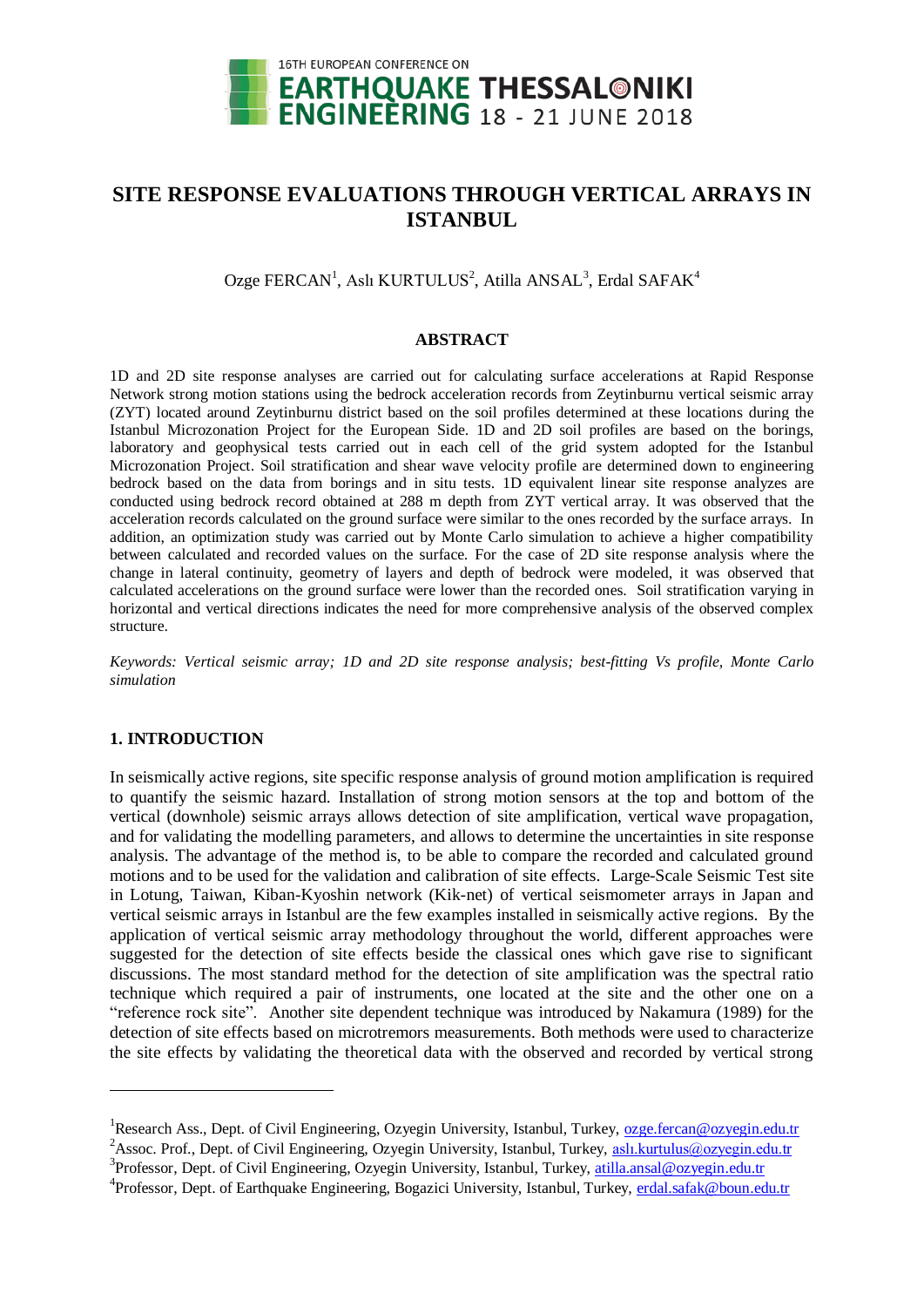motion arrays (Theodulidis et al. 1996; Margheriti et al. 2000; Assimaki et al. 2008; Kokusho and Sato, 2008; Cadet et al. 2012; Kaklamanos et al. 2015). Vertical strong motion arrays provided a valuable data set of bedrock motions recorded simultaneously with the surface motion, for the locations where no outcrop was available on the surface. On the other hand, as it was stated by many researchers (Kramer, 1996; Safak, 1997; Baise and Glaser, 2000), the interference of down and up going waves recorded at the downhole rock stations, may be misinterpreted if the records were not properly processed. Since the vertical strong motion arrays are the best indicators for the characterization of dynamic soil properties, 1D and 2D equivalent linear and nonlinear site response models are generally adopted to validate various parameters governing the soil behavior (Ansal et al. 2010; Kaklamanos, 2013; Ansal et al. 2014).

The first step in a site response analysis is the definition of the soil profile based on  $V_s$ -shear wave velocity (m/sec) for each soil layer. Various methods were proposed to determine shear wave velocity profiles, however the most reliable one was specified as the in-situ testing which includes in-hole and on the soil surface geophysical measurements. Another way to determine shear wave velocity profile may be based on empirical correlations (Iyisan, 1996) with respect to in-situ standard penetration blow counts and  $V_s$  values. However,  $V_s$ -profiles determined from standard penetration blow counts and REMI methodology may not always be representative of the real soil profile due to inaccuracies of the measurements and uncertainties in empirical relationships. Assimaki and Steidl (2007) used an optimization algorithm in the wavelet domain to estimate the shear wave velocity for horizontally layered media with predefined layer thicknesses by using measured and predicted processes at the surface stations of the Kik-Net array. Successively, best fit elastic profiles were subjected to recorded strong motion time histories to approximate the nonlinear site response. In Assimaki et al. (2008), optimization analyses were conducted in series for each profile, global optima of soil-property vectors were obtained and finally the velocity inverted structures were averaged across the multiple events to evaluate the best-fit profiles.

Recorded low amplitude surface motions from Istanbul Rapid Response Network (IRRN) stations and ZYT vertical array were compared with the results obtained from 1D and 2D site response analysis. 1D site response analysis was carried out by modelling the soil profiles based on the microzonation data and by using the ZYT vertical array bedrock motions recorded at the triggered IRRN stations for the earthquakes within the range of  $M_1 = 3.6 - 4.7$ . In addition, an optimization procedure was applied to obtain best-fitting soil profile with the intend of improving soil models. The method suggested by Kurtulus (2011) was adopted to obtain the best fitting soil profile in terms of shear wave velocities, by utilizing recorded bedrock and surface motions from Istanbul downhole strong motion arrays and IRRN stations. 1000 random soil profiles were generated by Monte Carlo simulation and the bestfitting soil profile was determined by calculating the least square differences between recorded surface motion and 1D modelled surface motion. 2D site model was also generated along a cross-section line passing through the rapid response stations in Zeytinburnu and ZYT vertical array based on the boring profiles in each grid. Finally, seismic response of on the ground surface were evaluated based on the comparison of the results from 1D and 2D site response analyzes.

## **2. STRONG MOTION ARRAYS**

Istanbul Rapid Response Network (IRRN) that is operated by KOERI, has 100 free field strong motion stations distributed through the city of Istanbul, out of which 55 of these stations are located in European side (Figure 1). The network consists of strong motion instruments (Güralp CMG-5T) located at the base level in low rise buildings and real-time data is transmitted to KOERI by GSM and GPRS modems following an earthquake (Erdik et al., 2003). The detailed site investigation study involving 2912 geotechnical borings was carried out for the European side in the scope of Istanbul Microzonation Project (OYO, 2007). The geotechnical data from the in-situ tests were utilized to determine the local soil conditions. In addition, three downhole strong motion arrays were installed to study the site amplifications at different sites (Kurtulus, 2011, Kurtulus et al. 2011). Detailed site and laboratory investigations were carried out for the locations of the vertical strong motion arrays. The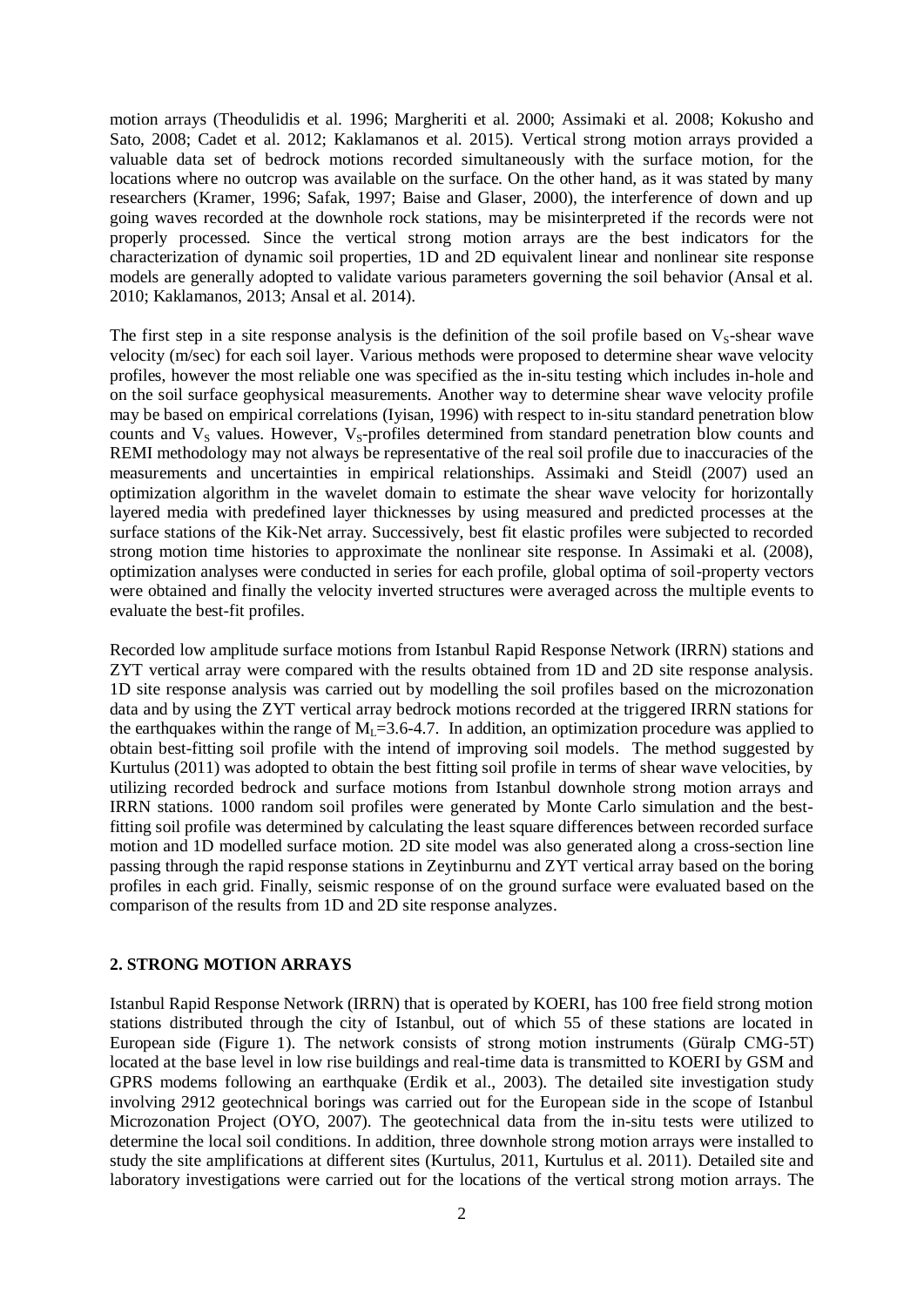three downhole strong motion arrays composed of four or three borehole and one surface accelerometers were installed in Ataköy, Zeytinburnu and Fatih districts in Istanbul (Kurtulus, 2011).



Figure 1. Seismic array in the European side of Istanbul and the grid system defined by 250mx250m cells. The region in the black frame presents the study area and the dashed line beginning from ATAIO station ending at ZYT vertical array represents the cross-section line for the configuration of 2D soil profile.

Geotechnical Downhole arrays and Rapid Response network stations were shown in Figure 1. In the scope of this study, it was prefered to use the acceleration records of Zeytinburnu array since it had the property of being the deepest among the others and it was on the linear cross-section line (Figure 1) and completely provided all of the bedrock acceleration records for the recorded events at ATAIO, KRTTP and ZYKOI rapid response stations. As it was presented in Figure 1, ZYT downhole array was located close to the coastline of Zeytinburnu district and composed of four triaxial accelerometers installed at the depths of 30, 57, 288 m (bedrock) and one on the ground surface. The other two vertical arrays reached to the bedrock at 140 m depth for ATK and 136 m for FTH arrays. However, when the location of the stations in the black frame in Figure 1 were taken into consideration, it was observed that all of them are arranged in a linear line parallel to the coastline comprising of similar soil units. Since the bedrock depth of ZYT array was the highest, it was assumed that site effects have less influence on the recorded bedrock motions.

# *2.1 Seismic Data*

In Marmara Region, number of minor earthquakes, generally with local magnitudes  $M_1 \leq 5.5$  are recorded by three vertical seismic arrays in Ataköy, Zeytinburnu and Fatih districts of Istanbul and by the Istanbul Rapid Response Network (IRRN). Among these recorded strong motion database, a total number of 7 earthquakes (Figure 2) with a magnitude range of  $M_1 = 3.6-4.7$  recorded by ZYKOI, KRTTP, ATAIO rapid response stations near Zeytiburnu (ZYT) vertical array, were analyzed (Table 1) and marked by their dates. Epicentral distance of  $M_14.2$  Marmara Sea earthquake (16.11.2015) was estimated as 22.2 km to ZYKOI rapid response station, defined as the closest earthquake whereas 111 km for  $M_1$ 4.5 Marmara Sea earthquake (28.10.2015) was the furthest distance. The range of PGAs observed in the studied earthquakes, is between 0.1-3.0 mg (Figure 3).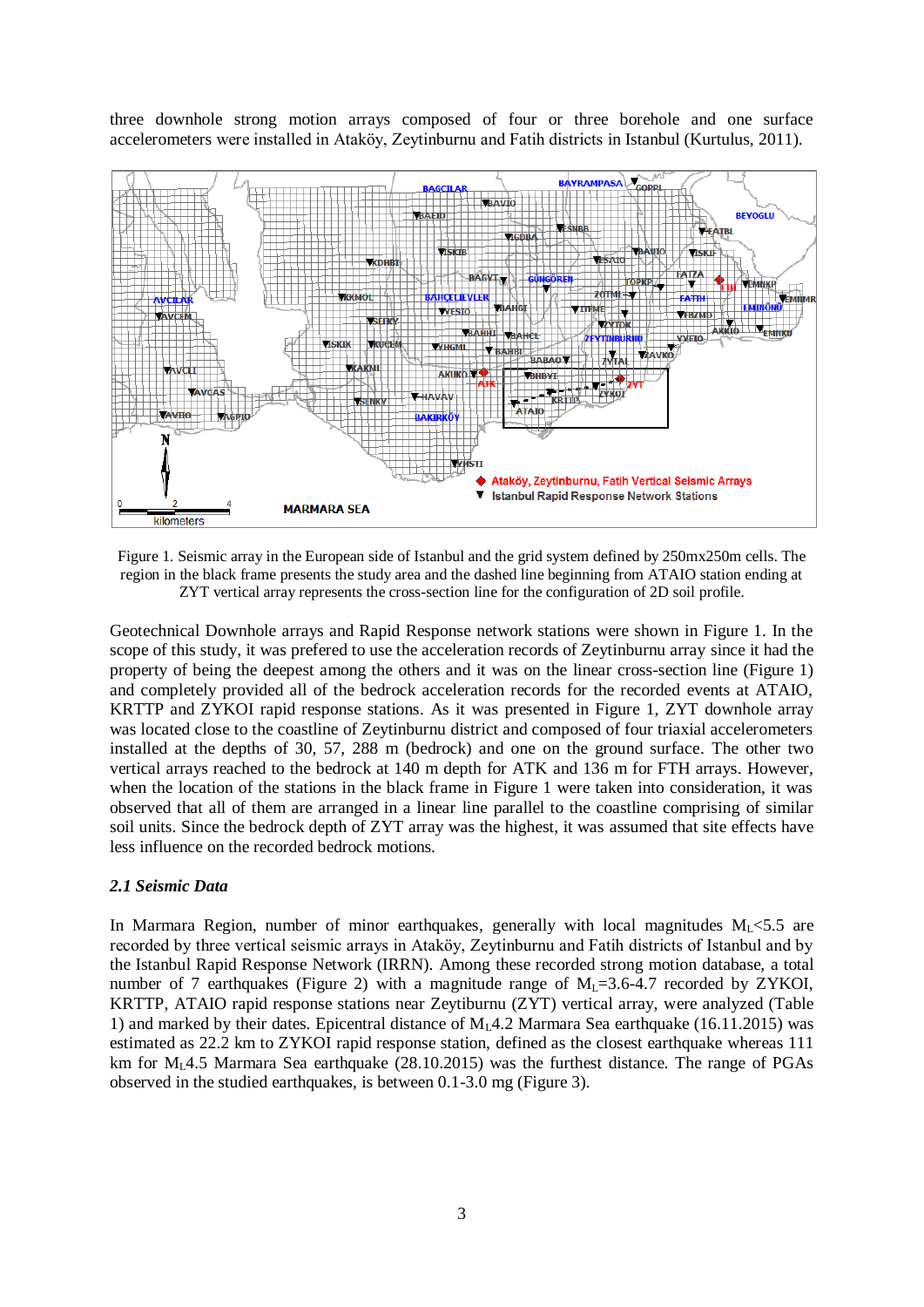

Figure 2. Location and magnitude range of the events in Marmara Region recorded by Istanbul vertical seismic array and IRRN. The studied 7 earthquakes were marked by their dates on the figure (Number of the recorded earthquakes falling in each magnitude range was given in the legend).

Table 1. List of M ≥3.6 local events recorded by ZYKOI, KRTTP, ATAIO rapid response stations and Zeytiburnu vertical array.

| <b>Date</b> | Location      | $\mathbf{M}_{\mathrm{L}}$ | Lat. $\circ$ | Long. $^{\circ}$ | Depth (km) |
|-------------|---------------|---------------------------|--------------|------------------|------------|
| 27/11/2013  | Tekirdag      | 4.7                       | 40.85        | 27.92            | 9.6        |
| 28/10/2015  | Marmara Sea   | 4.5                       | 40.82        | 27.77            | 12.7       |
| 16/11/2015  | Marmara Sea   | 4.2                       | 40.82        | 28.76            | 77         |
| 11/05/2015  | Gemlik/Bursa  | 3.9                       | 40.41        | 29.12            | 75         |
| 13/08/2015  | Yalova        | 3.8                       | 40.70        | 29.30            | 10.6       |
| 03/08/2014  | Termal/Yalova | 3.6                       | 40.60        | 29.16            | 6          |
| 03/10/2013  | Yalova        | 37                        | 40.11        | 28.72            | 23         |
|             |               |                           |              |                  |            |



Figure 3. Recorded PGAs with respect to epicentral distance at ZYKOI station near ZYT vertical seismic array

## **3. SITE RESPONSE MODELS**

For ZYKOI, KRTTP and ATAIO rapid response stations, and ZYT vertical array, soil profiles were determined by combining the data obtained from boring logs, REMI measurements and SPT tests carried out during Istanbul Microzonation Project (OYO, 2007) as shown in Figure 4. Borehole logs have shown that dominant soil type was clay and limestone forming Bakırköy and Güngören formations. Ceylan and Trakya formations were identified as the bedrock.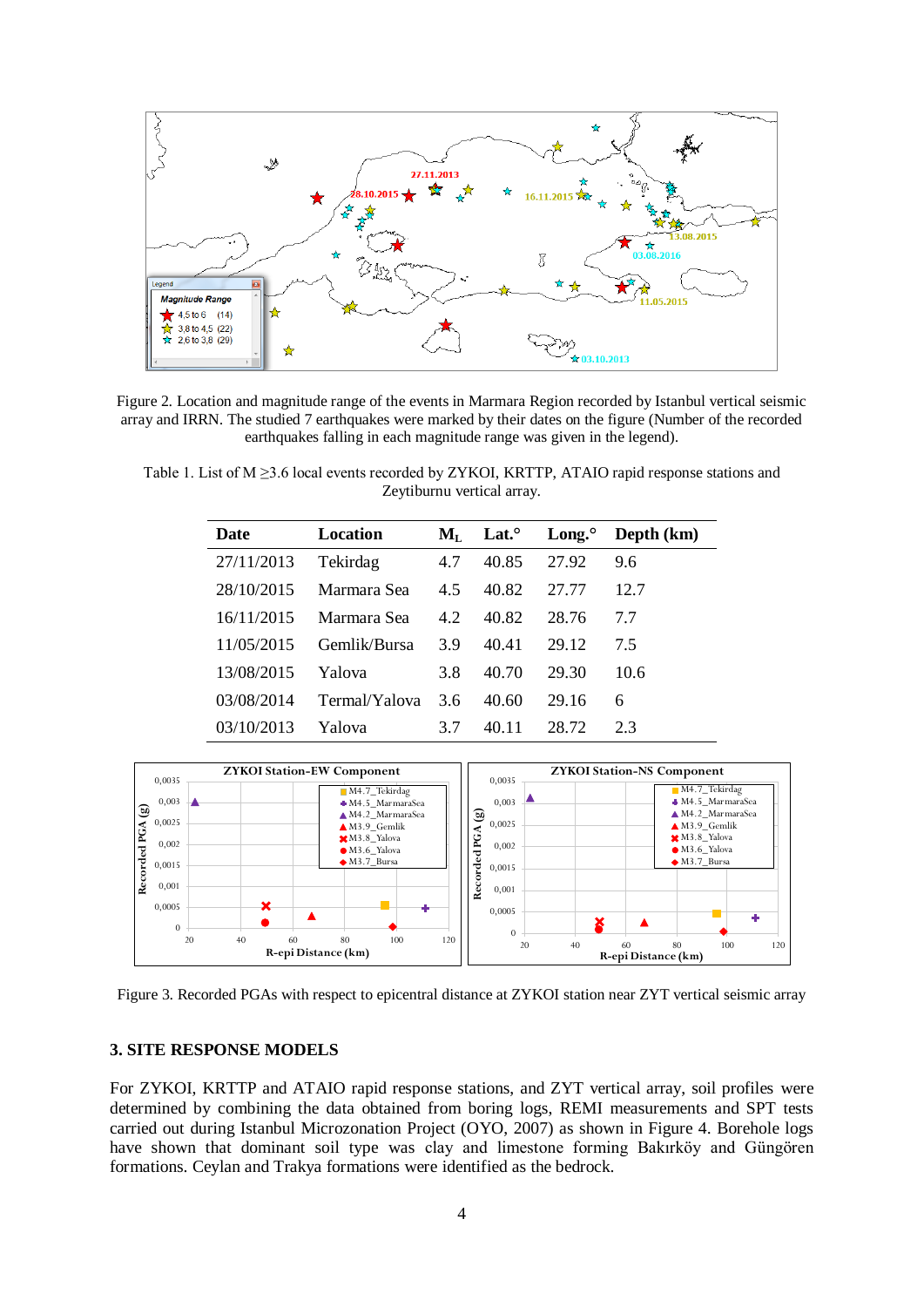1D site response analyzes were conducted to model the recorded accelerations at ATAIO, KRTTP, ZYKOI and ZYT seismic stations on the ground surface. In the first stage, 1D site response analysis were carried out on the soil profiles obtained from the geotechnical investigations from the microzonation project (Figure 4). At the second stage, site response analyzes were carried out for the soil profiles determined by a best fitting procedure among the Monte Carlo simulated 1000 soil profiles.



Figure 4. Shear wave velocity profiles and soil formations identified for the ATAIO, KRTTP, ZYKOI and ZYT stations down to the bedrock

In order to present a better understanding for the results of 1D site response analyzes, the corresponding shear wave velocity profiles obtained from the microzonation data was named as the 'Real Soil Profile' while the best fitting one was named as the 'Best-fitting Soil Profile'. In addition, 2D site response analyzes were carried out based on the soil profiles obtained from the microzonation data and explained in detail in the following section.

## *3.1 1D Site Response Analysis*

The results from 1D Site response analysis are summarized in following two sections as given below; for Real soil profiles and Best-fitting soil profiles.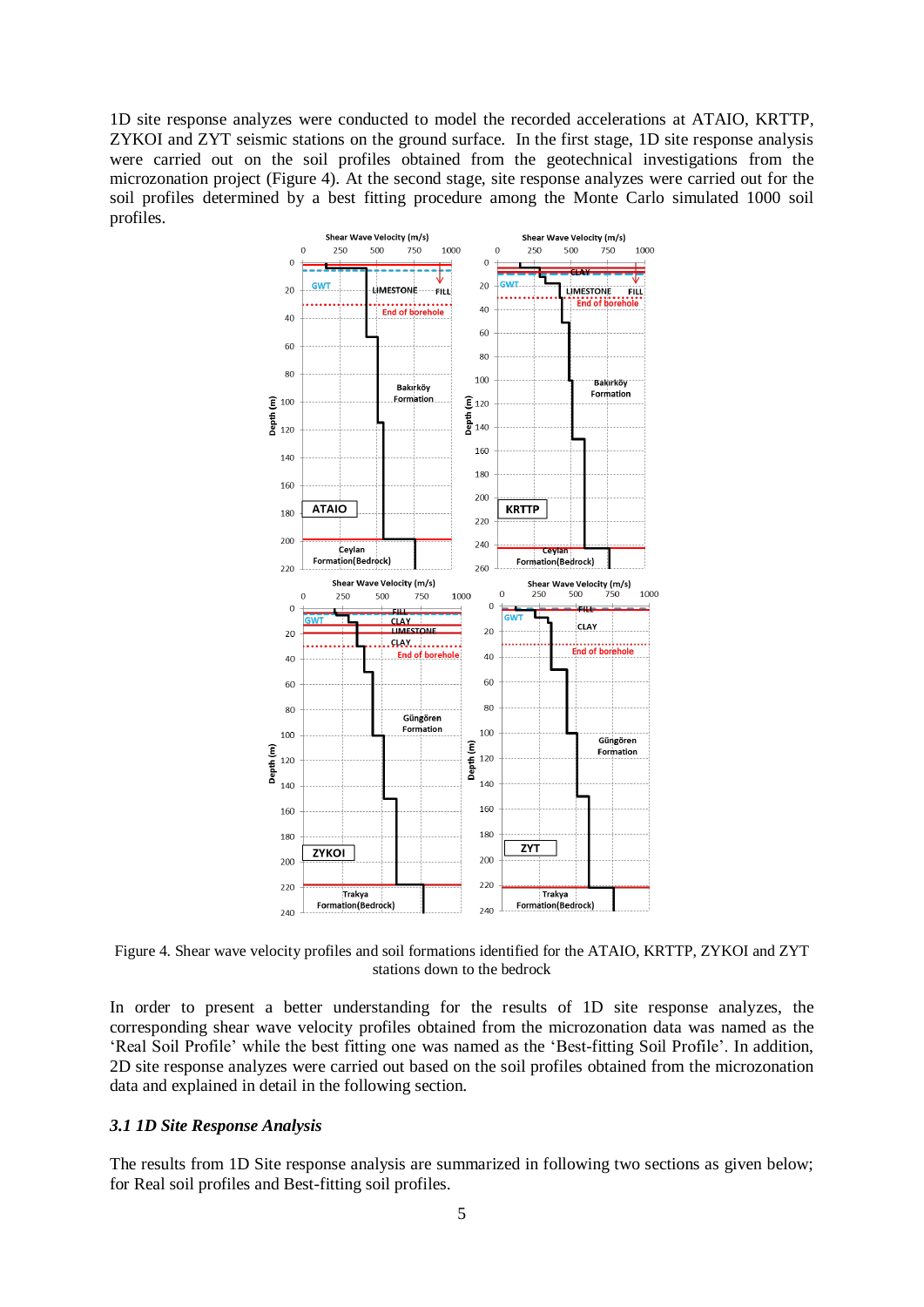## *3.1.1 Real Soil Profile*

The soil conditions for ATAIO, KRTTP, ZYKOI rapid response stations and ZYT vertical array are based on the boring logs and REMI test results. The bedrock record of ZYT vertical array was used as the bedrock input motion for the site response analyses for these three strong motion stations. 1D site response analyzes were carried out by DEEPSOIL software (Hashash et al., 2016) which was defined as a nonlinear, equivalent linear seismic site response analysis for one-dimensional soil columns.



Figure 5. Acceleration response spectra on the bedrock and on the ground surface with 1D site response records for ZYKOI (IRRN) station.

For the earthquakes given in Table 1, spectral accelerations calculated on the ground surface are shown in Figure 5 for the ZYKOI stations. Since the optimization procedure by Monte Carlo simulation was carried out only for the ZYKOI station, in this section only site response analysis results for ZYKOI station were given. In each graph, the 1D-modelled surface motions were compared with recorded bedrock motions from ZYT vertical array in terms of spectral accelerations. Site response results are amplified versions of the bedrock motion with the same peaks in the response spectrum. Though the amplitude of spectral accelerations were relatively low, they showed quite meaningful agreement especially for the 28.10.2015, 27.11.2013 and 11.05.2015 earthquakes.

## *3.1.2 Best-fitting Soil Profile*

With the intent of improving site models, downhole array recordings obtained during low-amplitude earthquakes, were used to optimize shear wave velocity profiles. An optimization study was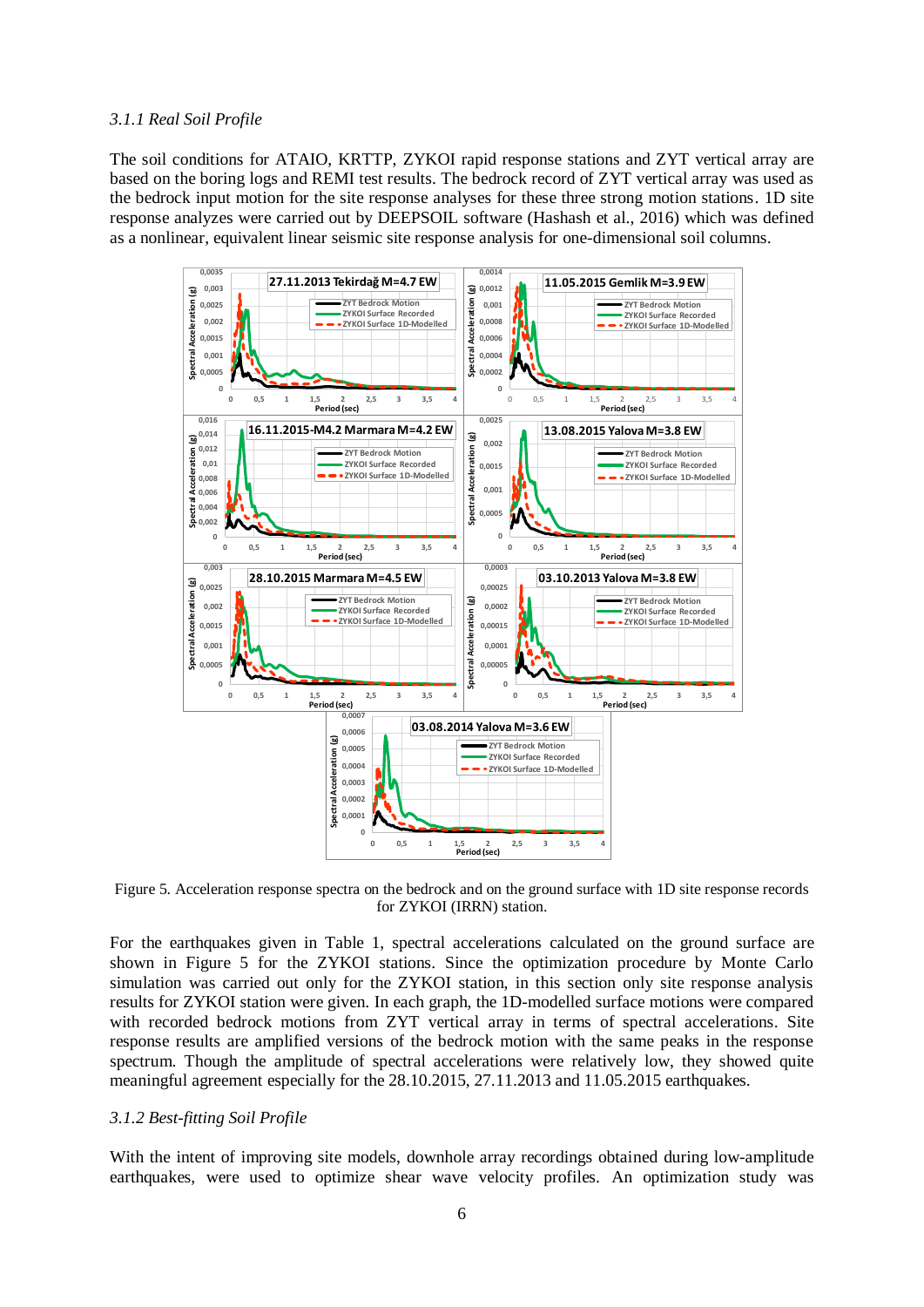performed using Monte-Carlo simulations to find a profile that would give a better agreement between calculated and recorded response spectra for the ZYKOI rapid response station. For the site response analysis Shake2000 (vertically propagating 1D SH waves methodology), (Ordonez, 2012) software was used. The median values of shear wave velocity and thickness of layers were assumed to be equal to the soil profile from the microzonation data. Total number of 1000 simulations were carried out for both by changing the values of shear wave velocity and layer thickness. Calculated and recorded response spectra for the three events among the earthquakes given in Table 1, were compared to find the best-fitting profile. Soil profile modeled by the tests in the microzonation project (real soil profile) and the optimized profile produced by Monte Carlo simulation were presented in Figure 6. In real soil profile, while the shear wave velocity was increasing layer by layer, for the best-fitting shear wave velocities in the intermedia layers showed higher values than the layers below. After 70 m depth, the optimized profile showed a stiffer soil characteristic than the real soil profile.



Figure 6. Real soil profile and Best-fitting soil profile at ZYKOI rapid response station

Optimized soil profile indicated a better match with the recorded response at ZYKOI station for the earthquakes 16.11.2015, 27.11.2013 and 28.10.2015 (Figure 7). However, it should be noted that the optimized models cannot be regarded as accurate models of the site stratification.



Figure 7. Comparison of the recorded and modeled response spectra at ZYKOI station for the events of 16.11.2015 Marmara Sea, 27.11.2013 Tekirdağ, 28.10.2015 Marmara Sea.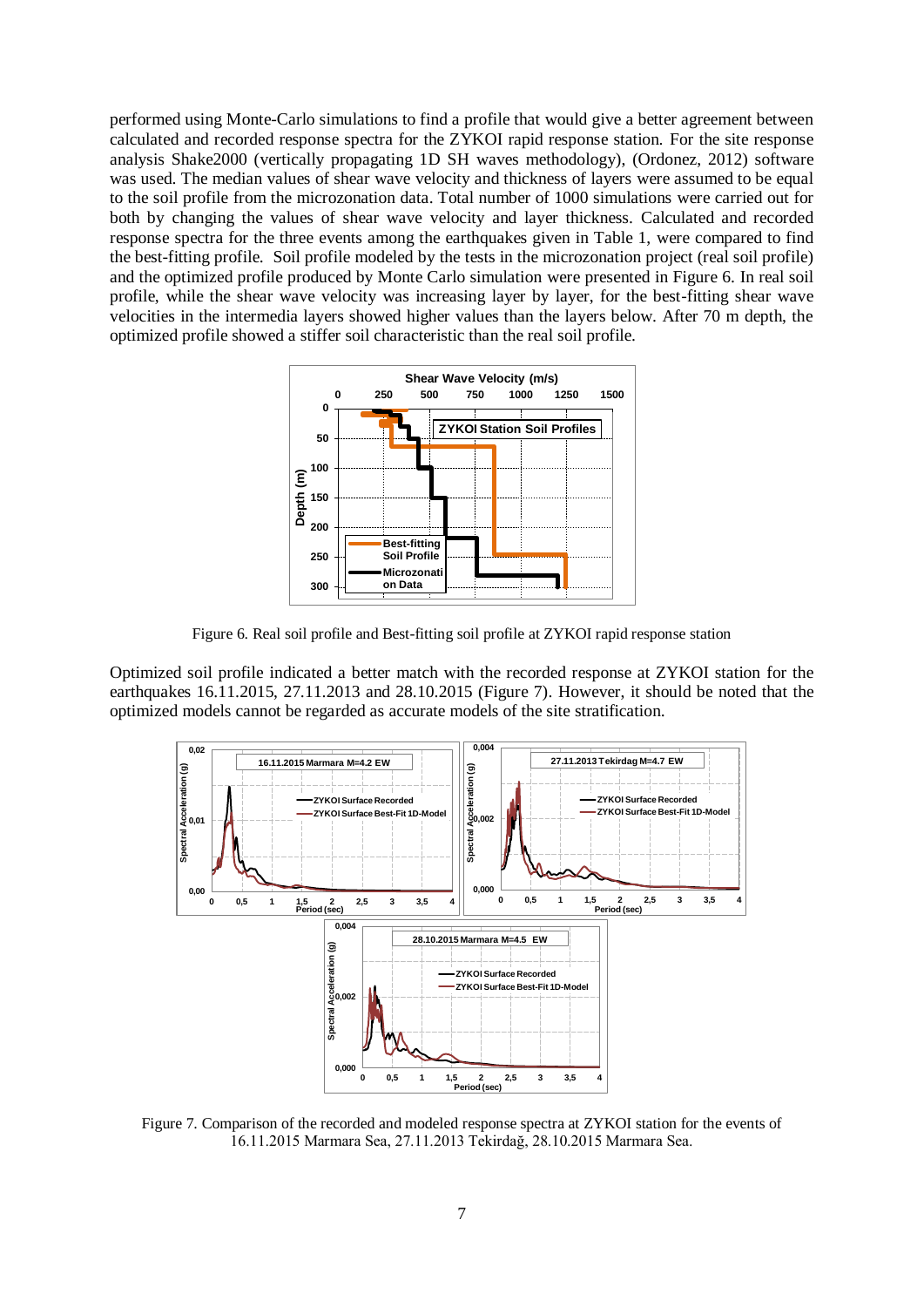## *3.2 2D Site Response Analysis*

The purpose of 2D site response analysis is to account for the horizontal change in site response along the cross section given in Figure 1, through ATAIO, KRTTP, ZYKOI stations of IRRN and ZYT vertical array. Borehole data obtained in the Istanbul Microzonation Project for each 250m x 250m cell, enabled to make correlation between the boreholes on the predefined cross section line (Figure 8). By correlation, lateral continuity of soil formations and layer thicknesses were determined and then a horizontally continuous soil profile was proposed (Figure 9). Borehole logs given in Figure 8, presented the first 30 m of the soil profile which was mainly composed of fill, clay and limestone units. Down to the bedrock, five different rock layers were defined according to the REMI tests. Equivalent linear modelling was applied in QUAKE/W finite element dynamic analysis software (QUAKE/W, 2016) and the model was constituted by 10 m mesh size containing 11349 nodes



Figure 8. Boring logs along west-east cross section of ATAIO-KRTTP-ZYKOI-ZYT line



Figure 9. 4.5 km long cross section of ATAIO-KRTTP-ZYKOI-ZYT line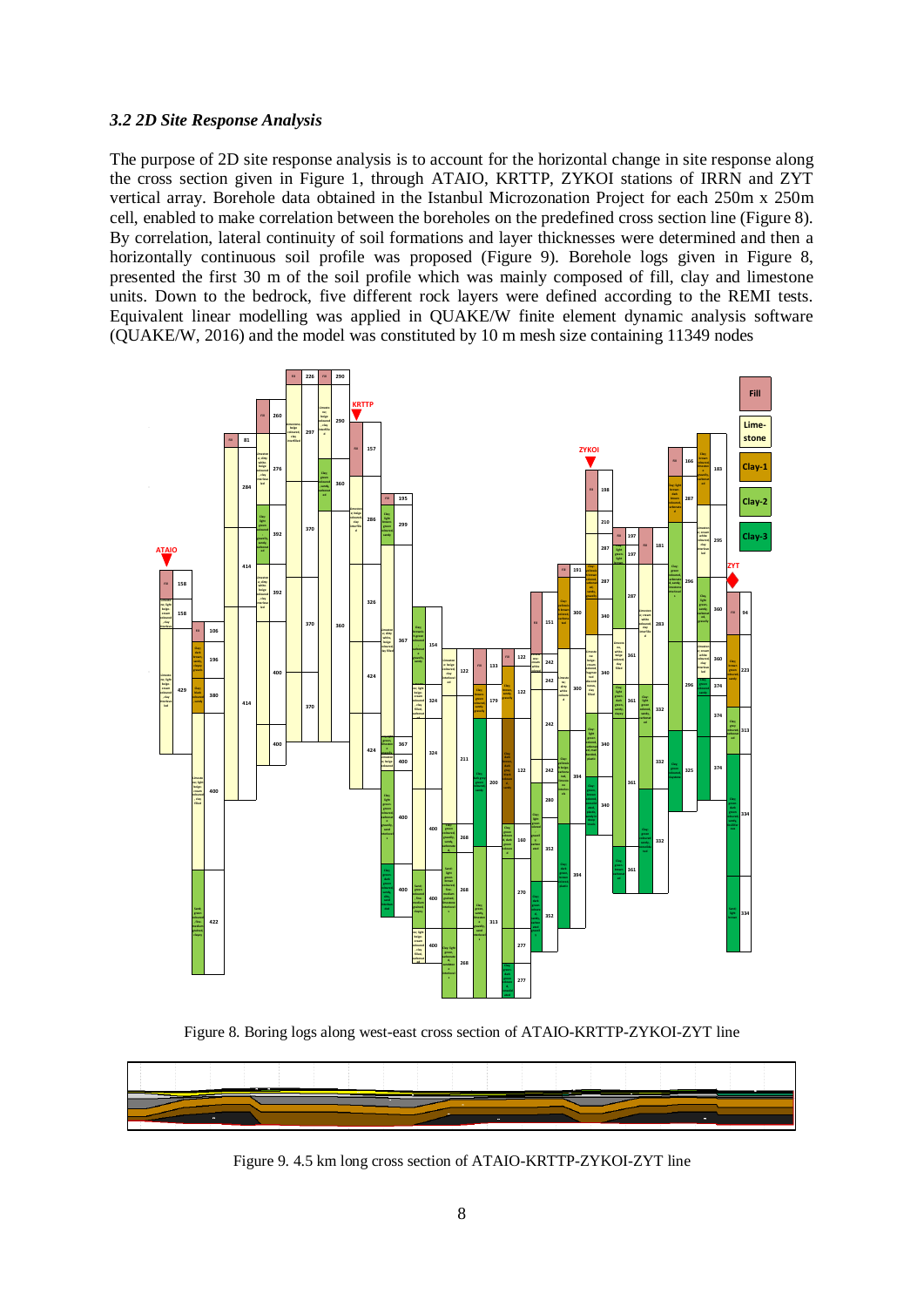

Figure 10. First 1.2 km of 4.5 km long cross section.

and 10954 elements (Figure 9 and Figure 10). For ATAIO and ZYT stations, spectral accelerations were presented in comparison to 1D, 2D modeling results and recorded motions on the surface just for the earthquakes 27.11.2013 and 28.10.2015 (Figure 11). 2D modeling results indicated quite lower values than the recorded ones, interestingly for 27.11.2013 earthquake, some long period peaks were observed. PGA distributions along the horizontal distance through east-west cross section were presented for 16.11.2015 Marmara Sea, 27.11.2013 Tekirdağ and 28.10.2015 Marmara Sea earthquakes in Figure 12, Figure 13 and Figure 14. Highest accelerations were observed for 16.11.2015 M4.2 Marmara Sea earthquake which was the closest one to the site though the magnitude was lower. For all of the earthquakes, 1D site response results matched better with the recorded components while 2D site response mostly underestimated the recorded ones. It should be noted that, in 2D site response modeling, continuity of the soil layers and the change in layer thicknesses in the horizontal direction, reflection of the shear waves in the vertical direction and boundary conditions contribute to more complex results to comment on. Different from 1D analysis, effect of these multiple parameters should be studied well by further modeling.



Figure 11. Calculated and recorded spectral accelerations on the surface for ATAIO and ZYT stations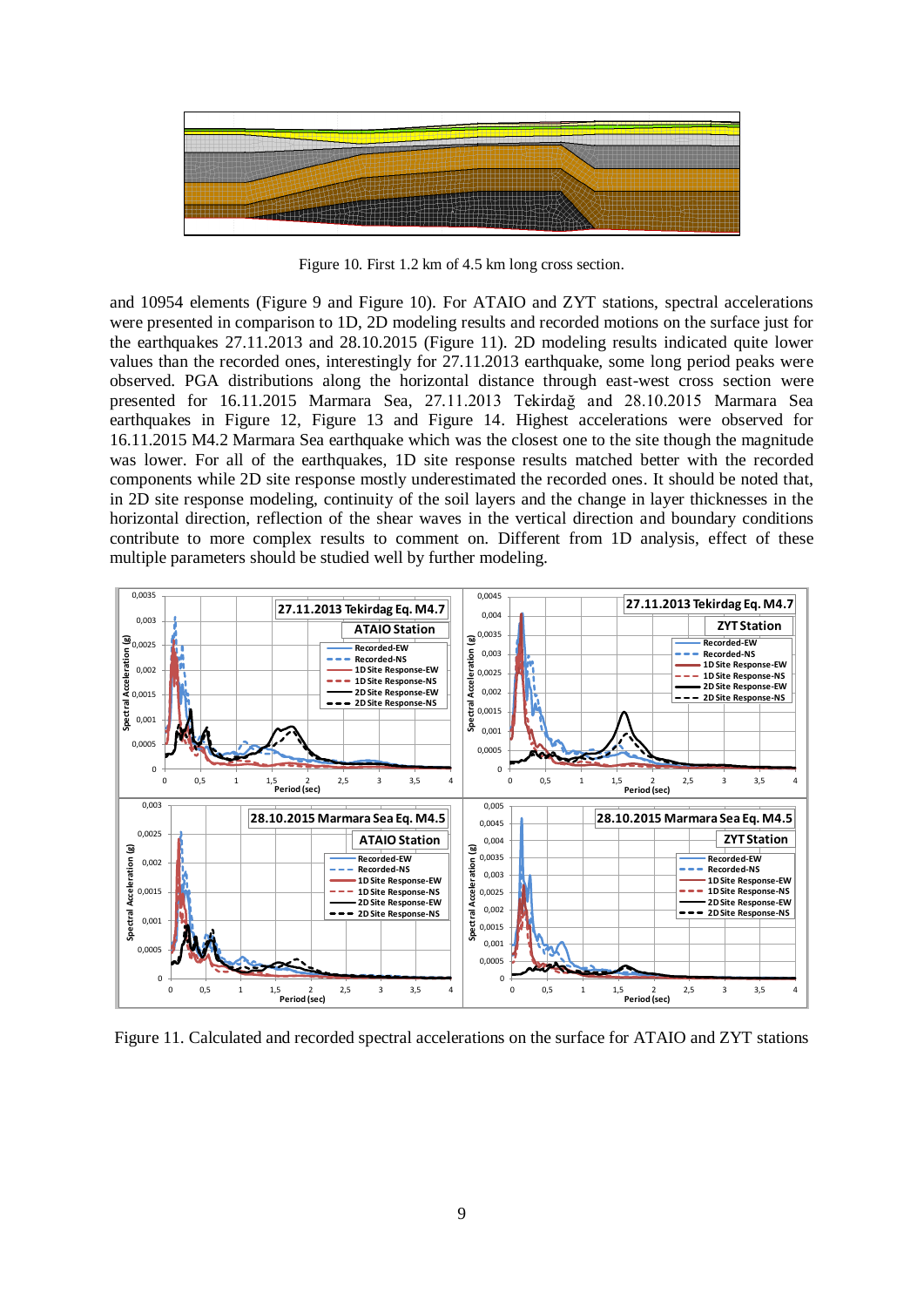

Figure 12. PGA distribution at IRRN stations, ZYT vertical array and horizontal distance along west-east cross section for 16.11.2015 Marmara Sea Earthquake.



Figure 13. PGA distribution at IRRN stations, ZYT vertical array and horizontal distance along west-east cross section for 27.11.2013 Tekirdağ Earthquake.



Figure 14. PGA distribution at IRRN stations, ZYT vertical array and horizontal distance along west-east cross section for 28.10.2015 Marmara Sea Earthquake.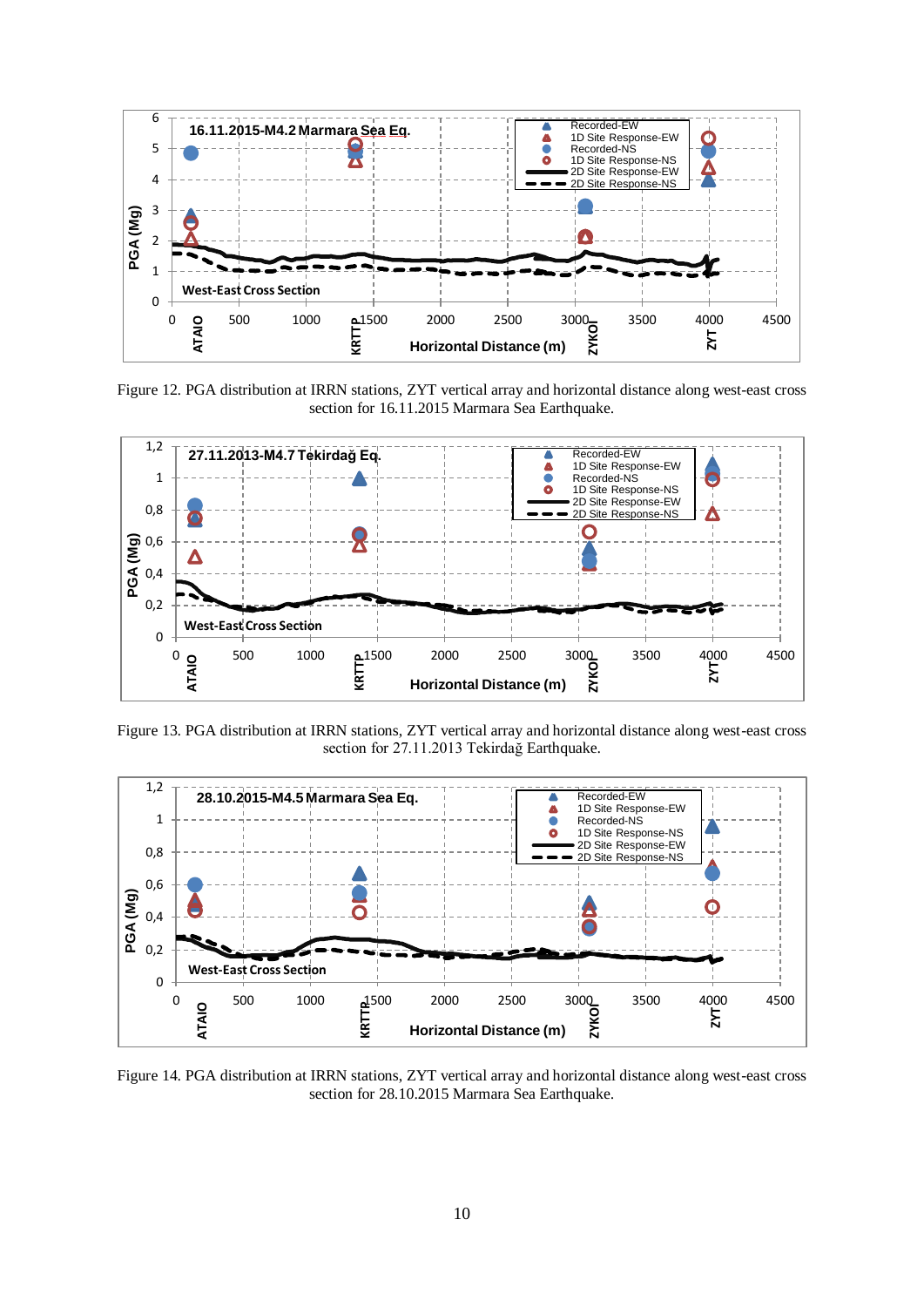## **4. CONCLUSIONS**

Among the earthquake database recorded by IRRN and vertical seismic array, it was possible to compile just a total number of 7 earthquakes when excluding the unrecorded stations. By 1D site response analysis, it was intended to test the soil parameters revealed from the microzonation project. Though they were not exactly fitting to the recorded motions in terms of spectral accelerations, they showed quite close values in terms of PGAs. By optimization, best-fitting soil profile produced compatible results with the recorded ground motion by estimating the least square difference between them. In order to observe the site effects in two dimensional soil profile, 2D site response analysis was conducted by comprising the rapid response stations near ZYT vertical array and by using the tested soil parameters in 1D site response models. However, the 2D models unexpectedly indicated quite lower results than the 1D model results signing out the parameters of the laterally continuous layers, varying layer thickness in horizontal axis, varying bedrock depths and reflecting SH waves in horizontal axis were needed to be investigated independently. As a further investigation, it was decided to generate best-fitting soil profiles for the other seismic stations and by the correlation between adjacent stations, it would be possible to make a correlation to reveal a 2D soil profile.

#### **5. ACKNOWLEDGMENTS**

The authors would like to acknowledge the Scientific and Technological Research Council of Turkey for supporting the project entitled "Monitoring and Modelling Local Site Response During Earthquakes based on Vertical Strong Motion Array", FP7 Marie Currie Reintegration Project, Urbanquake for supporting Dr.Aslı Kurtuluş and the staff of Bogazici University Kandilli Observatory and Earthquake Research Institute for all their support.

#### **6. REFERENCES**

Ansal A, Tönük G, Kurtuluş A, Erdik M, and Parolai S (2010). Modeling the Observed Site Response from Istanbul Strong Motion Network, *Fifth International Conference on Recent Advances in Geotechnical Earthquake Engineering and Soil Dynamics*, San Diego, CA.

Ansal A, Tönük G, Kurtulus A (2014). Site Response From Istanbul Vertical Arrays and Strong Motion Network, *Proceedings of 10NCEE*, nees.org/ resources/12584

Assimaki D, Li W, Steidl JH, Tsuda K (2008). Site amplification and attenuation via downhole array seismogram inversion: a comparative study of the 2003 Miyagi-Oki aftershock sequence. *Bulletin of the Seismological Society of America* 98(1), pp 301-330.

Baise L G and Glaser S D (2000). Fundamental aspects of site response determined from inversion of vertical array data. *12th World Conference of Earthquake Engineering*.

Cadet H, Bard P-Y, Rodriguez Marek A (2012). Site effect assessment using Kik-net data: Part 1. a simple correction procedure for surface/downhole spectral ratios. *Bulletin of Earthquake Engineering* 10, pp 421-448.

Erdik M, Fahjan Y, Özel O, Alcik H, Mert M, and Gül M (2003). Istanbul Earthquake Rapid Response and the Early Warning System. *Bulletin of Earthquake Engineering* 1(1): pp 157-163.

Hashash Y M A, Musgrove M I, Harmon J A, Groholski D R, Phillips C A, and Park D (2016). DEEPSOIL 6.1, User Manual.

Iyisan R (1996). Correlations Between Shear Wave Velocity and In-situ Penetration Test", *Turkish Chamber of Civil Engineers, Digest 96, Teknik Dergi* 7, pp 371-374.

Kaklamanos J, Baise LG, Thompson EM, Dorfmann L (2015). Comparison of 1D linear, equivalent linear, and nonlinear site response models at six Kik-net validation sites. *Soil Dynamics and Earthquake Engineering* 69, pp 207-219.

Kokusho T, Sato K (2008). Surface to base amplification evaluated from Kik-net vertical array strong motion records. *Soil Dynamics and Earthquake Engineering* 28, pp 707-716.Kramer S L (1996). Geotechnical